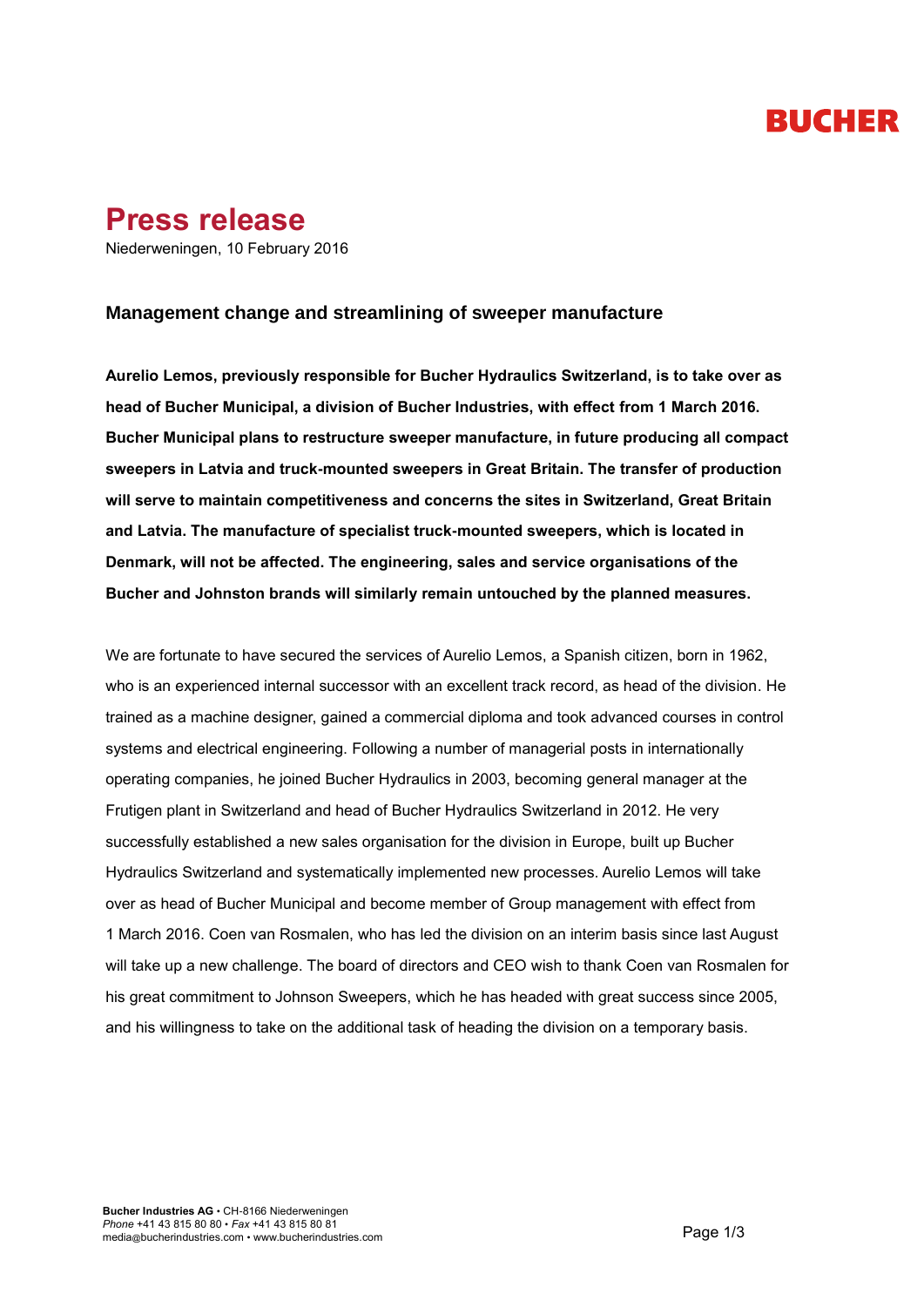### **BUCHER**

The sweeper business of Bucher Municipal comprises three separate organisational units serving the Bucher, Johnston and Beam brands. Beam-branded specialist truck-mounted sweepers are made in Denmark and will be unaffected by the streamlining measures. The Bucher and Johnston series-production sweepers are currently manufactured at the Bucher Municipal plants in Switzerland, Latvia and Great Britain. Cost and competitive pressure has increased massively owing to persistently low demand and surplus capacity in the sweeper market, as well as the strength of the Swiss franc.

The concentration of manufacturing activities for series-production sweepers at the main sites in Great Britain (truck-mounted sweepers) and Latvia (compact sweepers) as well as the closure of end-assembly of sweepers in Switzerland will secure long-term competitiveness and cost leadership in a business in which public tendering is a typical feature. Bucher Municipal already has state-of-the-art production plants in Great Britain and Latvia. The planned concentration will also lead to simplification of the organisation, with resulting cost advantages. The manufacture of Johnston compact sweepers in Great Britain and the final assembly of Bucher compact sweepers in Switzerland will be transferred to Latvia. Conversely, the manufacture of kits for truck-mounted sweepers will be transferred from Latvia to Great Britain. This gives rise to economies of scale for each type of vehicle and a higher level of utilisation of the existing capacity in Latvia and Great Britain. The engineering, sales and service organisations of the Bucher and Johnston brands are unaffected by the planned measures and will continue their activities as before.

Implementation of these extensive streamlining measures should take about two years. The Niederweningen site in Switzerland is principally affected by the closure of sweeper end-assembly along with the associated activities in logistics and purchasing. However, the jobs in the engineering, sales and customer service functions in Switzerland can be strengthened by these measures.